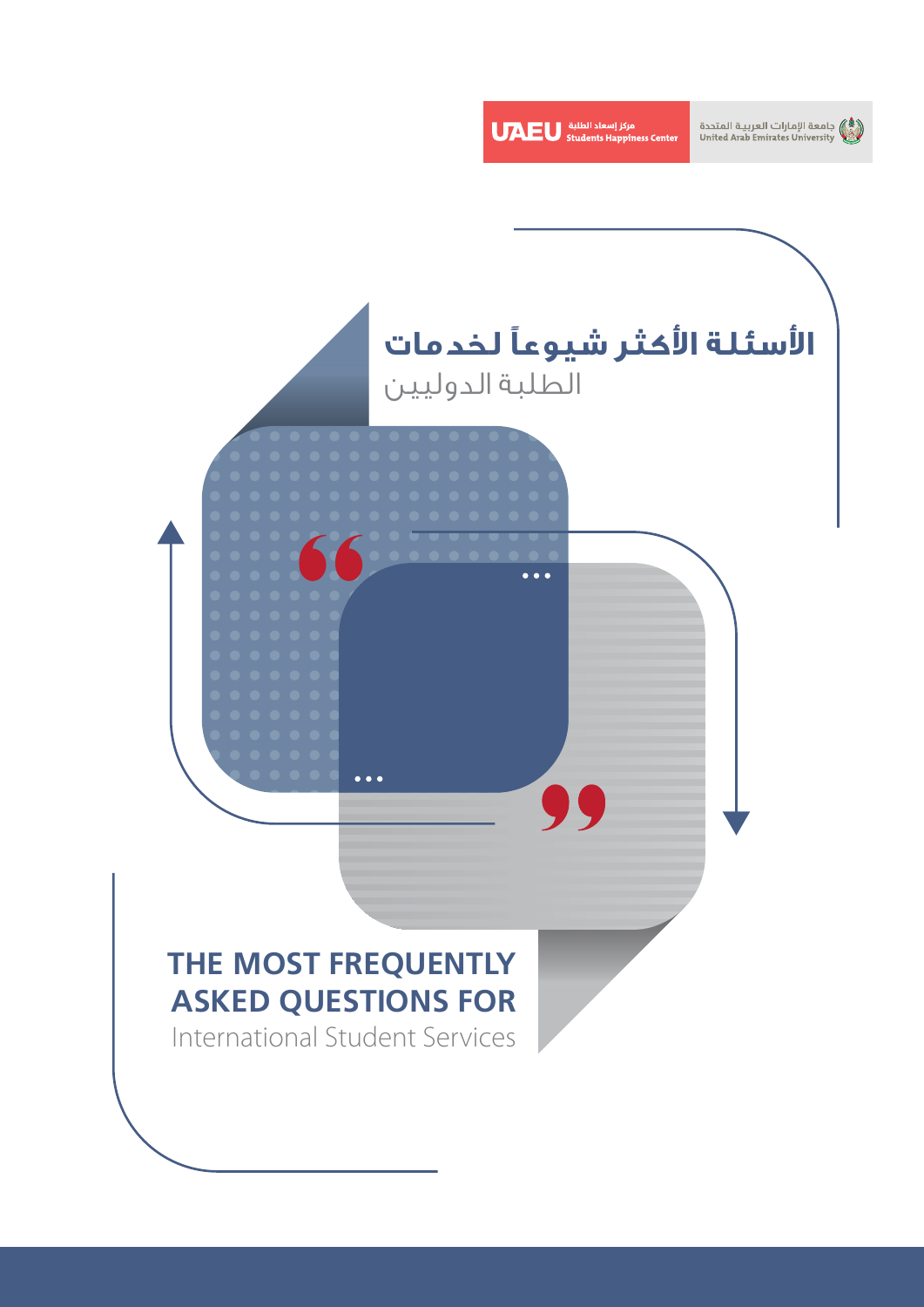## **ما هي خدمات مكتب الطلبة الدوليين؟**

## **WHAT ARE THE SERVICES PROVIDED BY THE OFFICE OF INTERNATIONAL STUDENTS?**

- 1. U.A.E. residence visas (for qualified students)
- 2. Fees for the required medical examinations (health and blood test for qualified students)
- 3. UAE ID obtaining fees (For qualified Students)
- 4. Air transport tickets (for qualified students)
- . تأشــيرات اإلقامــة فــي دولــة االمــارات العربيــة المتحــدة )للطلبــة المؤهليــن(
	- . رسوم الفحوص الطبية المطلوبة )اختبار الصحة وفحص الدم للطلبة المؤهلين(
	- 3. رسوم استخراج هوية الامارات (للطلبة المؤهلين)
		- 4. تذاكر النقل الجوي والبري (للطلبة المؤهلين)

## تأشـيرة إقامتــي علــي ولــي أمــري، مـا هــي الشــروط MY VISA IS ON MY GUARDIAN, WHAT ARE THE **التـي يجـب ان أحققهـا حتـى يمكننـي مـن نقــل إقامتـي CAN I THAT SO FULFILL MUST I THAT CONDITIONS TRANSFER MY RESIDENCE TO THE UNIVERSITY'S ?SPONSORSHIP**

- Be a student at the university and be on continuous study
- Obtaining administrative approvals
- There is no sponsor for the student inside UAE for the below reasons:
	- Termination of the sponsor's service.
	- Death of sponsor.
	- According to the new residency laws in the UAE, the salary of the father's sponsor should not be less than 4000 dirhams.
	- The profession of the sponsor becomes a profession that is not allowed to be quaranteed by others according to the laws of UAE.
	- The student must prove with a sealed letter from The Department of Naturalization and Passports that the current sponsor cannot renew his stay according to the laws of the state (in case the sponsor is not the father or mother).
- Complete the required documents
	- the guardian or the salary certificate of the guardian and ensure that the sponsor leaves the country or in the event of death of the sponsor the death certificate of the sponsor.
	- A certificate stating that there are no relatives, such as a brother or mother, to whom the student may transfer residence
	- Written request from the student to approve the transfer of residence
	- Copy of sponsor's passport with residence
	- Deposit receipt of the amount required to obtain a residence visa
	- Deposit receipt of the amount required to extract a departure allowance in case the student does not travel
- أن يكون الطالب بالجامعة و مستمر بالدراسة
	- الحصول على الموافقات اإلدارية

**علــى كفالــة جامعــة اإلمــارات؟**

- أن لا يوجد كفيل للطالب داخل الدولة للأسباب التالية:
	- إنهاء خدمة الكفيل
		- وفاة الكفيل
- حسـب قوانيـن اإلقامـة الجديـدة فـي الدولـة أال يكـون راتـب الكفيـل األب أقـل مـن 4000 درهـم
- أن تصبـح مهنـة الكفيـل مـن المهـن الغيـر مسـموح لهـا بكفالـة غيرهـا حسـب قوانيـن الدولـة
- أن يثبــت الطالــب بكتــاب مختــوم مــن إدارة الجنســية واإلقامـة بعـدم قـدرة كفيلـة الحالـي مـن تجديـد إقامتـه حسب قوانيـن الدولـة ( فـص حـال كان الكفيـل غيـر الأب أو الأم )
	- استكمال المستندات المطلوبة :
- شـهادة إنهـاء خدمـة ولـي االمـر أو شـهادة راتـب ولـي االمـر والتأكـد مـن مغـادرة الكفيـل للدولـة أو فـي حـال وفـاة الكفيـل شـهادة وفـاة الكفيـل.
- شــهادة تفيــد بعــدم وجــود اقــارب مثــل الأخ او الأم Certificate of termination of the service of يمكــن للطالــب بتحويــل اإلقامــة عليهــم
	- طلب خطي من الطالب للموافقة عل تحويل اإلقامة
		- صورة جواز سفر الكفيل مع اإلقامة
	- إيصال إيداع المبلغ المطلوب الستخراج تأشيرة إقامة
	- إيصـال إيـداع المبلـغ المطلـوب السـتخراج بـدل مغـادرة فـي حـال عـدم سـفر الطالـب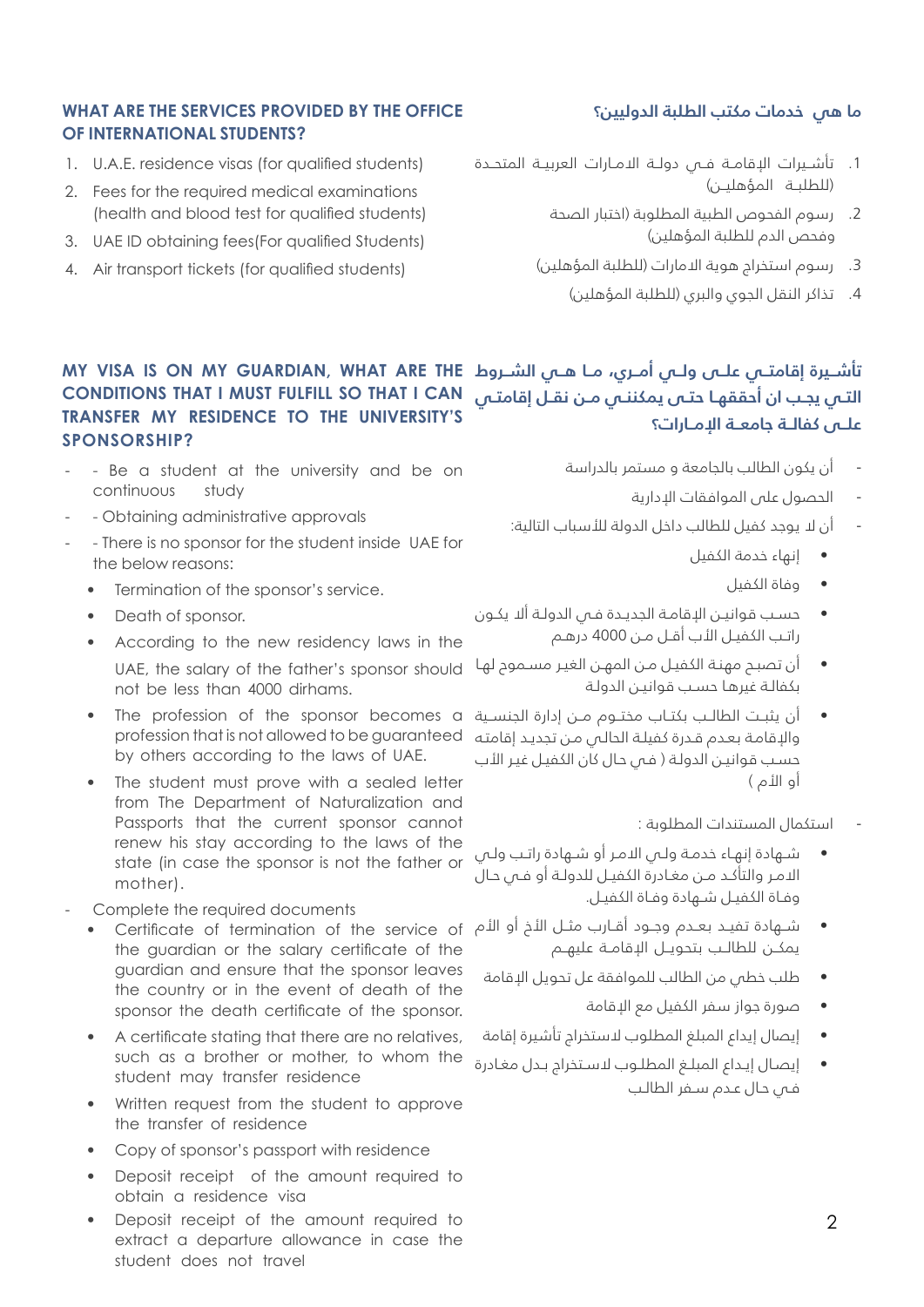#### إقامتـي علـي كفالـة الجامعـة وعلـي وشـك ال*ا*نتهـاء هـل MY VISA IS ON THE UNIVERSITY AND IT IS ABOUT TO **يمكننـي تجديدهـا؟ وماهـي المسـتندات المطلوبـة؟ EXPIRE, WHAT CAN I DO TO RENEW IT?**

Please contact the International Student Services Office with the following documents:

- The original passport of the student
- A personal photo of the student
- and Registration that the student is registered / continuing at the university
- Blood test result from preventive medicine
- Copy of valid health insurance card
- copy of the UAE's valid identity
- receipt for the required amount of residence + administrative fees

يرجى مراجعة مكتب الطلبة الدوليين، مع المستندات التالية:

- جواز السفر األصلي للطالب
	- صورة شخصية للطالب
- شــهادة لمــن يهمـه الأمـر مـن إدارة القبــول والتســجيل بـان A certificate from the Department of Admissions -الطالــب مســجل / مســتمر بالجامعــة
	- نتيجة فحص الدم من الطب الوقائي
	- صورة عن البطاقة الصحية سارية المفعول
		- صورة عن هوية اإلمارات سارية المفعول
	- إيصال إيداع المبلغ المطلوب لإلقامة + الرسوم اإلدارية

## **بطاقــة التأميــن الصحــي الخاصــة بــي قاربــت علــى ,EXPIRE TO ABOUT IS INSURANCE HEALTH MY** ال*ا*نتهاء، هـل يمكـن تجديدهـا بحيـث تكـون تابعـة للجامعـة؟ HOW CAN I RENEW IT TO BE SPONSORED BY THE **?UNIVERSITY**

تقـوم الجامعـة بتجديـد البطاقـة الصحيـة سـنويا للطلبـة الوافديـن The university renews the health card annually for المسـتمرين بالدراسـة ولديهـم اقامـة علـى كفالـة جامعـة الاـمارات international students who on continues study and have residency on the UAEU sponsorship only.

## **CAN I RENEW MY PASSPORT THROUGH THE ?UNIVERSITY**

إن تجديــد جــواز الســـفر يعتبــر مســالة شــخصية علــــس الطالــب ان Passport is a personal matter related to the student يقـوم بهـا بنفســه لذلـك لا تقـدم الجامعـة مثـل هـذه الخدمـة. so the university is not authorized, the student have to renew it by himself.

## **هـل يمكننـي التقـدم بطلـب الحصـول علـى تصريـح لدعـوة MY FOR VISA OF PERMISSION REQUEST I CAN FAMILY TO ATTEND THE GRADUATION CEREMONY?**

لا يمكــن للطالــب ان يقـدم علـــى اي نــوع مــن تاشــيرات الدخــول The student cannot request such permission because للدولـة لأفـراد اسـرته لأن نـوع إقامتـه لا يؤهلـه لكفالـة احـد فهـي the state of the visa they have is not authorized to have such aualification.

## **WHAT ARE THE ADMISSION REQUIREMENTS FOR APPLYING TO UAEU?**

To view the admission requirements, please visit the following link:

https://www.uaeu.ac.ae/en/admission/howtoapply. [shtml](https://www.uaeu.ac.ae/en/admission/howtoapply.shtml
)

## **WHAT IS THE DIFFERENCE BETWEEN SCHOLARSHIPS FORINTERNATIONAL STUDENTS AND SCHOLARSHIPS FOR STUDENTS OF ARAB COUNTRIES?**

There is no difference between them (Not Citizen student considered an international student)

#### **هل يمكنني تجديد جواز ي السفر من خالل الجامعة؟**

# **أهلـي لحضـور حفـل التخرج؟**

تحـت بنـد طالـب وغيـر مصـرح لـه بالعمـل

#### **ما هي شروط القبول للتقديم على جامعة اإلمارات ؟**

للاطلاع على شروط القبول يرجى زيارة الرابط التالي : https://www.uaeu.ac.ae/ar/admission/howtoapply.shtm

## **ما الفرق بين المنح الدراسية للطلبة الدوليين والمنح الدراسية لطلبة الدول العربية؟**

لا يوجد فرق بينهم ( أي طالب وافد يعتبر طالب دولى )

فقـط .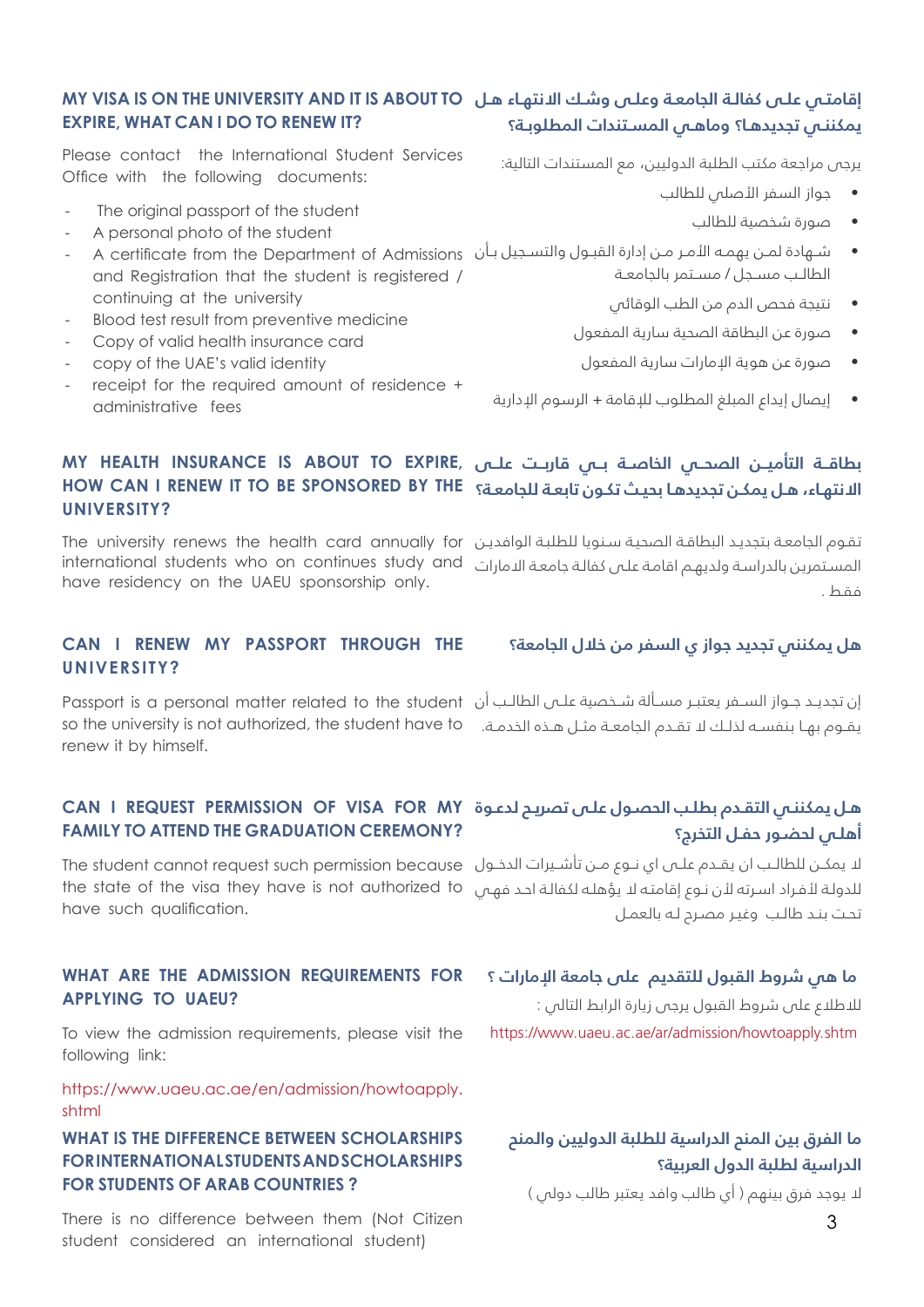## WHAT ARE THE SCHOLARSHIPS FOR **UNDERGRADUATEPROGRAMS FOR INTERNATIONAL ?STUDENTS**

conditions and how to apply, please see the following https://www.uaeu.ac.ae/ar/admission/undergraduate-scholar To view the types of scholarships (full / partial), links<sup>.</sup>

scholarships-for-international-students.shtml. https://www.uaeu.ac.ae/en/admission/undergraduate-

#### **Future Teacher Program Scholarship**

https://www.uaeu.ac.ae/en/admission/future-teacher-program-<br>scholarship.shtml

#### **WHAT ARE THE SCHOLARSHIPS FOR POSTGRADUATE PROGRAMS FOR INTERNATIONAL STUDENTS?**

#### **For inquiries and contacts:**

Mr Mohamed Mostafa

**Office phone: +971 3 713 4478** 

Mobile phone: 0507210757, and it can communicate via WhatsApp

#### **Email:** m\_ezzat@uaeu.ac.ae

#### **IS THERE A SPECIAL HOSTEL FOR THE INTERNATIONAL ?STUDENTS**

Yes, there is a special hostel for the international students and it is opened 24 hours/7 days.

#### **IS THE SCHOLARSHIP INCLUDE THE HOUSING FEES?**

No, the scholarship is covered the tuition fees only.

## **لقـد تخرجـت مـن الجامعـة منـذ عدة سـنوات. كيـف يمكنني FROM UNIVERSITY THE FROM GRADUATED HAVE I COUPLE OF YEARS AGO, HOW CAN I CONTACT THEM AFTER GRADUATION?**

You can contact with the career center and Alumni Affairs at the University **Phone:** +971 3 713 5408, 6044, 6025, 4375 **Email:** alumni@uaeu.ac.ae Official Working Hours: 07:30 am -15:00 pm from

Sunday to Thursday

## **ما هي المنح الدراسية لبرامج البكالوريوس الخاصة بالطلبة الدوليين؟**

للاطـلاع علــى أنــواع المنــح الدراســية (كاملــة/ جزئيــة ) والشــروط وكيفيــة التقديــم يرجــى االطــاع علــى الروابــط التاليــة :

shins-for-international-students-shtml.

#### منحة برنامج معلم المستقبل

https://www.uaeu.ac.ae/ar/admission/future-teacher-program-scholarship.shtml

# **ما هي المنح الدراسية لبرامج الدراسات العليا الخاصة بالطلبة الدوليين؟ لالستفسار والتواصل :**  األستاذ / محمد مصطفى

هاتف المكتب : 4478 713 3 +971 الهاتــف المحمــول : 0507210757 ، كمــا تتوفــر فيــه خاصيــة

التواصــل عبــر تطبيــق الواتســاب

m\_ezzat@uaeu.ac.ae : البريد الالكتروني :

## **هل هناك سكن خاص للطلبة الدوليين؟**

نعـم، هنـاك سـكن خـاص بالطلبـة الدولييـن والـذي يكـون مفتـوح 24 سـاعة / 7 أيـام.

## **هل المنحة تشمل رسوم السكن؟**

ال، المنحــة تشــمل فقــط الرســوم الدراســية وال تشــمل رســوم أخــرى.

# **التواصـل مـع جامعتي بعـد تخرجي؟**

التواصل مع مركز التوظيف وشؤون الخريجين في الجامعة. **هاتف :** ,6025 ,4375 ,5408 6044 713 3 +971 **البريد االلكتروني:** [ae.ac.uaeu@alumni](mailto:%20alumni%40uaeu.ac.ae%20?subject=)

**ساعات العمل الرسمية :** 07:30 ص - 15:00 م من الأحد إلى الخميس